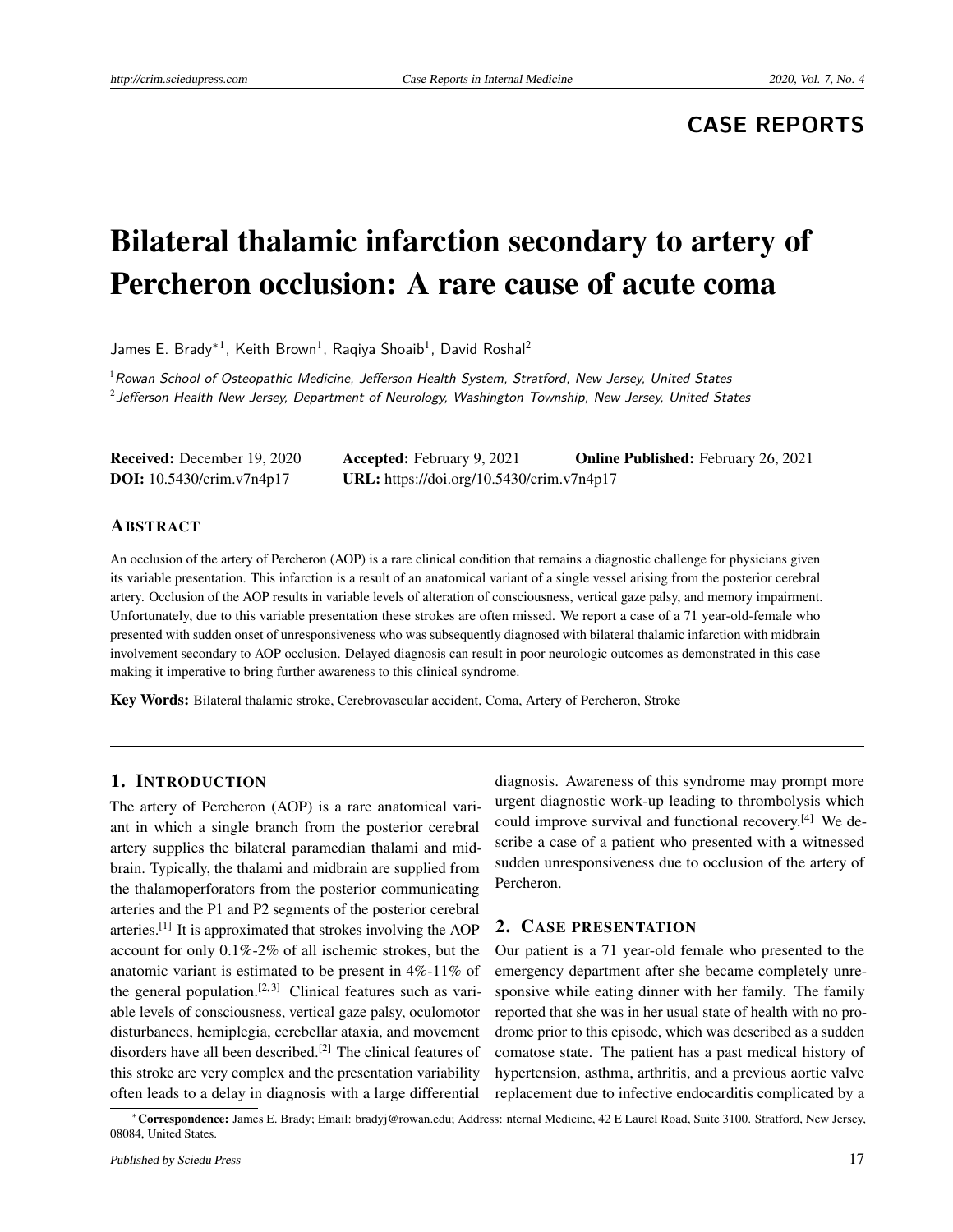1.2 cm vegetation requiring implantation of a 25 millimeter (mm) bovine pericardium tissue valve several years prior.

On arrival to the emergency department she was intubated by emergency medicine physicians for protection of her airway with a Glasgow Coma Scale (GCS) of 3. Her vital signs were remarkable for an initial blood pressure of 239/185. Her physical examination revealed an intubated patient with 3/6 systolic ejection murmur, 2+ pitting edema in her lower extremities bilaterally. She remained stuporous off sedation, not following commands or opening eyes to pain or stimulation. Her pupils were asymmetric at 4 millimeter (mm) in the right pupil and 2 mm in the left pupil. She did withdrawal to painful stimuli in her upper and lower extremities symmetrically bilaterally and demonstrated a positive cough and gag reflex.

The patients admission lab work which included a complete blood count (CBC), basic metabolic panel (BMP), prothrombin (PT), partial thromboplastin time (PTT), international normalized ratio (INR), and urine drug screen were all within normal limits. A computerized tomography (CT) of the brain as well as a CT angiogram of the head and neck were negative for acute intracranial abnormality or hemodynamically significant stenosis or vascular occlusion. A magnetic resonance imaging (MRI) of the brain was performed the following day and demonstrated acute bilateral thalamic infarcts with midbrain extension suggestive of occlusion of the artery of Percheron (see Figure 1). An echocardiogram was done and negative for left ventricular thrombus with hyperdynamic left ventricular ejection fraction estimated to be 70%-75%. A video electroencephalogram (EEG) was done revealing diffuse voltage suppression and background slowing with no evidence of clinical seizures. There was no evidence of arrhythmia observed on her electrocardiogram or continuous cardiac monitoring.

Throughout the patient's hospital course she did not regain consciousness, however she did eventually move her extremities spontaneously. She failed her extubation trial from the ventilator and required tracheostomy and percutaneous endoscopic gastrostomy (PEG) tube. She was started on aspirin monotherapy and modafinil which she would continue as an outpatient. At the conclusion of her hospital stay, the patient was able to be discharged to a long term care facility for long term medical care at the decision of her immediate family members.



Figure 1. (A) Diffusion-weighted axial MRI brain showing diffusion restriction at the level of the bilateral paramedian thalami. (B) T2/FLAIR signal weighted axial MRI brain demonstrating hyperintensity at the level of the bilateral paramedian thalami

#### 3. DISCUSSION

The thalamic blood supply and vascular syndromes are extremely complex as first studied in 1874 and further simplified throughout the literature over the course of a century.[\[5\]](#page-3-4)

Percheron described possible variations of the paramedian thalamic-mesencephalic arterial supply, one being an uncom-mon variant of a single artery from the P1 segment.<sup>[\[6\]](#page-3-5)</sup> The artery of Percheron was definitively defined in 1973, and the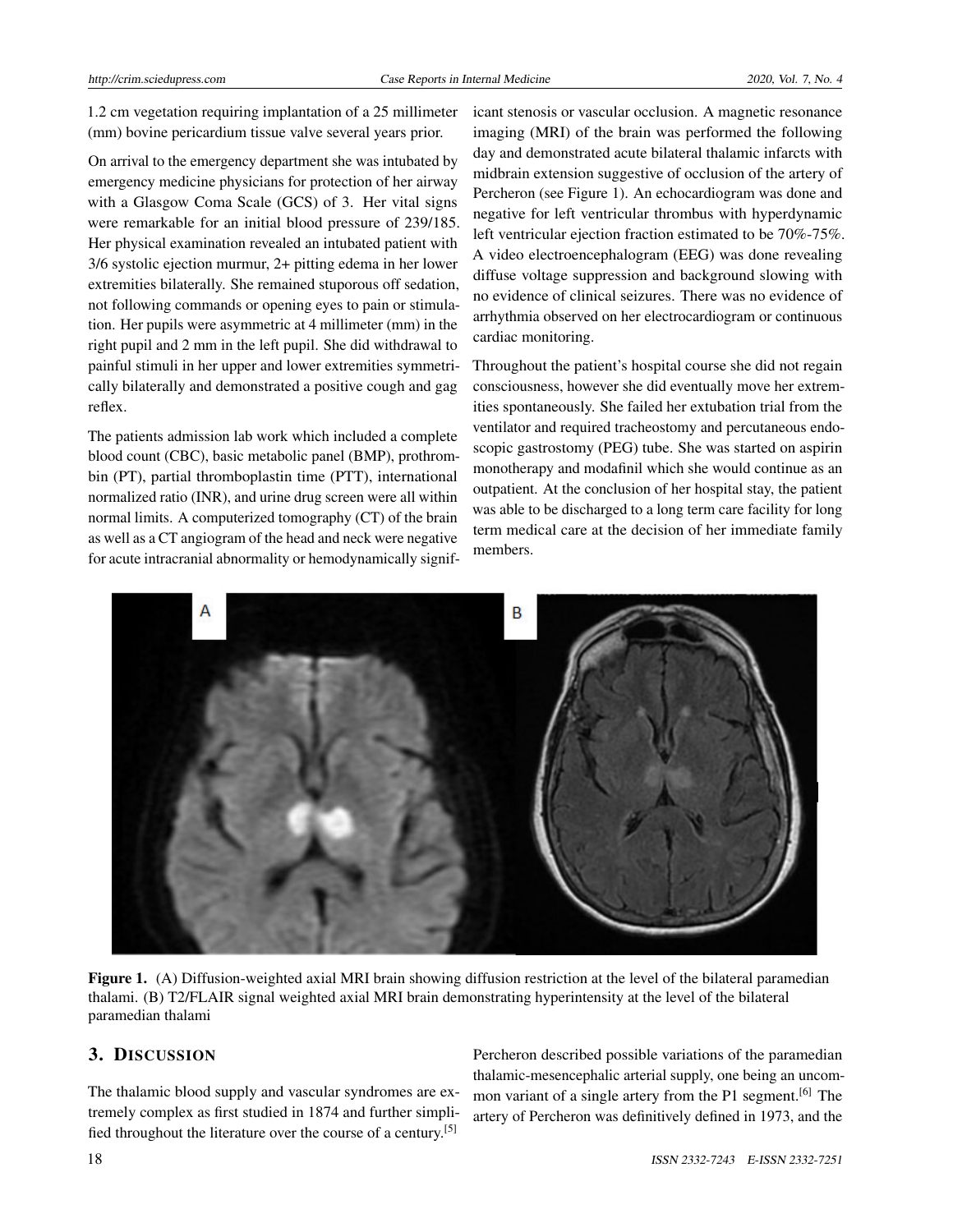rare occlusion of this posterior circulation artery results in bilateral paramedian thalamic infarction. The most common etiology of this particular stroke variant is thought to be car-dioembolic in nature.<sup>[\[2,](#page-3-1)[4\]](#page-3-3)</sup> Our patient did not demonstrate evidence of arrhythmias throughout her hospital stay, and echocardiogram findings were negative for septal defects, but a prehospital episode of paroxysmal arrhythmia cannot be excluded.

The thalamus plays an important role in regulating consciousness and bilateral thalamic injuries result in altered levels of consciousness that are variable in presentation.[\[1\]](#page-3-0) More commonly, diagnosis is made clinically and requires a high index of suspicion on part of the physician.<sup>[\[2\]](#page-3-1)</sup> In a study by Weidauer et al., sudden onset of somnolence was the most common neurological symptom seen in 87% of patients (n=17) upon presentation for medical care who subsequently had bilateral thalamic paramedian infarcts. This was followed by hemisyndromes, cognitive deficits, oculomotor nerve palsy, vertical gaze palsy, and aphasia.[\[7\]](#page-3-6) Due to this variability in presentation the differential diagnosis is broad with AOP occlusion, top of the basilar artery syndrome, and deep cerebral venous thrombosis as the leading differential diagnosis.[\[1\]](#page-3-0)

Unfortunately, traditional vascular CT angiography does not routinely demonstrate the small perforating AOP vessel as evident in this patient in which a head CT and CT angiography revealed no evidence of infarction or occlusion.[\[2\]](#page-3-1) This neuroradiographic challenge exists due to the small vessel size of the infrequently encountered artery.<sup>[\[8\]](#page-3-7)</sup> Brain MRI is the test of choice for identification of AOP occlusion and is the most specific imaging modality available.[\[3\]](#page-3-2) Lazarro et al reported a distinct pattern of V-shaped hyperintensity on axial fluid-attenuated inversion recovery (FLAIR) and/or diffusion weighted imaging (DWI) on MRI that is also present in the midbrain of patients with occlusion of the AOP and has a sensitivity of  $67\%$ .<sup>[\[3,](#page-3-2)[9\]](#page-3-8)</sup> However, given the absence of findings on initial CT, MRI is delayed and many patients remain undiagnosed for a significant amount of time.<sup>[\[10\]](#page-3-9)</sup> In a study by Staum et al, an average time delay of 1.9 days between presentation and diagnostic imaging was observed.[\[7\]](#page-3-6)

The variable nature of presentation of an AOP infarct makes diagnosis difficult. However, when the presentation of AOP infarct is compared to the presentation of infarct in other more common vessels there are some unique features that can help guide the clinician in at least placing AOP infarct on their differential. This differentiation would allow for more expedient diagnosis and evaluation for intervention. The most commonly occluded vessel in acute ischemic stroke is the middle cerebral artery (MCA), which classically presents as contralateral hemiparesis, ipsilateral facial paralysis, and sensory loss in the face and upper extremity and a horizon-tal gaze palsy.<sup>[\[11\]](#page-3-10)</sup> When compared with patients in a study by Lazzaro et al who had confirmed AOP infarcts revealing lesions in the bilateral paramedian thalamus and 43% had rostral midbrain involvement. Involvement of bilateral paramedian thalamus leads to the recognizable triad of altered mental status, vertical gaze palsy, and amnesia. Rostral midbrain involvement may lead to other oculomotor disturbances, hemiplegia, cerebellar ataxia, and movement disorders.<sup>[\[9\]](#page-3-8)</sup> If physical exam findings are suggestive of paramedian thalamic or rostral midbrain involvement then a CT angiogram may be diagnostic. However, if the CT angiogram is negative, this may suggest embolic occlusion of the distal basilar artery which is more difficult to detect on routine imaging. At this juncture, an MRI should be obtained urgently as it is capable of providing crucial diagnostic information and lead to more rapid neurointervention.<sup>[\[9\]](#page-3-8)</sup>

A case report published by Kostanian et al is one of few, if not the only, cases of angiographically proven and treated AOP occlusion. They were able to use clinical exam findings as described previously to narrow their differential to include rostral brainstem involvement. The facility in the study had neurointerventional capabilities and cerebral angiogram was performed revealing a small filling defect was seen in the area of the basilar artery tip/proximal P1 segment of the right posterior cerebral artery with an aplastic right P1 segment. Intravascular tissue plasminogen activator (tPA) and periprocedural anticoagulation with intravenous heparin was used to achieve recanalization of the AOP. The patient's neurologic deficits of left sided paresis, stupor, ptosis, internuclear ophthalmoplegia, and gaze preference did significantly improve with this intervention.<sup>[\[6\]](#page-3-5)</sup> With this evidence, facilities capable of neurointerventional procedures should expediently evaluate these patients for neuroendovascular intervention to provide these patients with the most favorable opportunity for neurologic recovery.

Due to the rare anatomic variant and variability of presenting features, physicians are often unaware of this type of stroke and its management.<sup>[\[8\]](#page-3-7)</sup> Standard of care for the treatment exists for management of ischemic stroke and is contingent on timing of presentation, location of the lesion, and evaluation for tPA.[\[8\]](#page-3-7) As demonstrated in a previous case report, guideline directed management with tPA in a patient with AOP occlusion resulted in a relatively favorable neurological outcome.[\[6\]](#page-3-5) Long term outcomes for patients with bilateral paramedian thalamic infarction remain variable, but persistent memory dysfunction and decreased level of consciousness seem to be common outcomes in follow up in those who do not receive intervention due to the time delay to diagnosis.